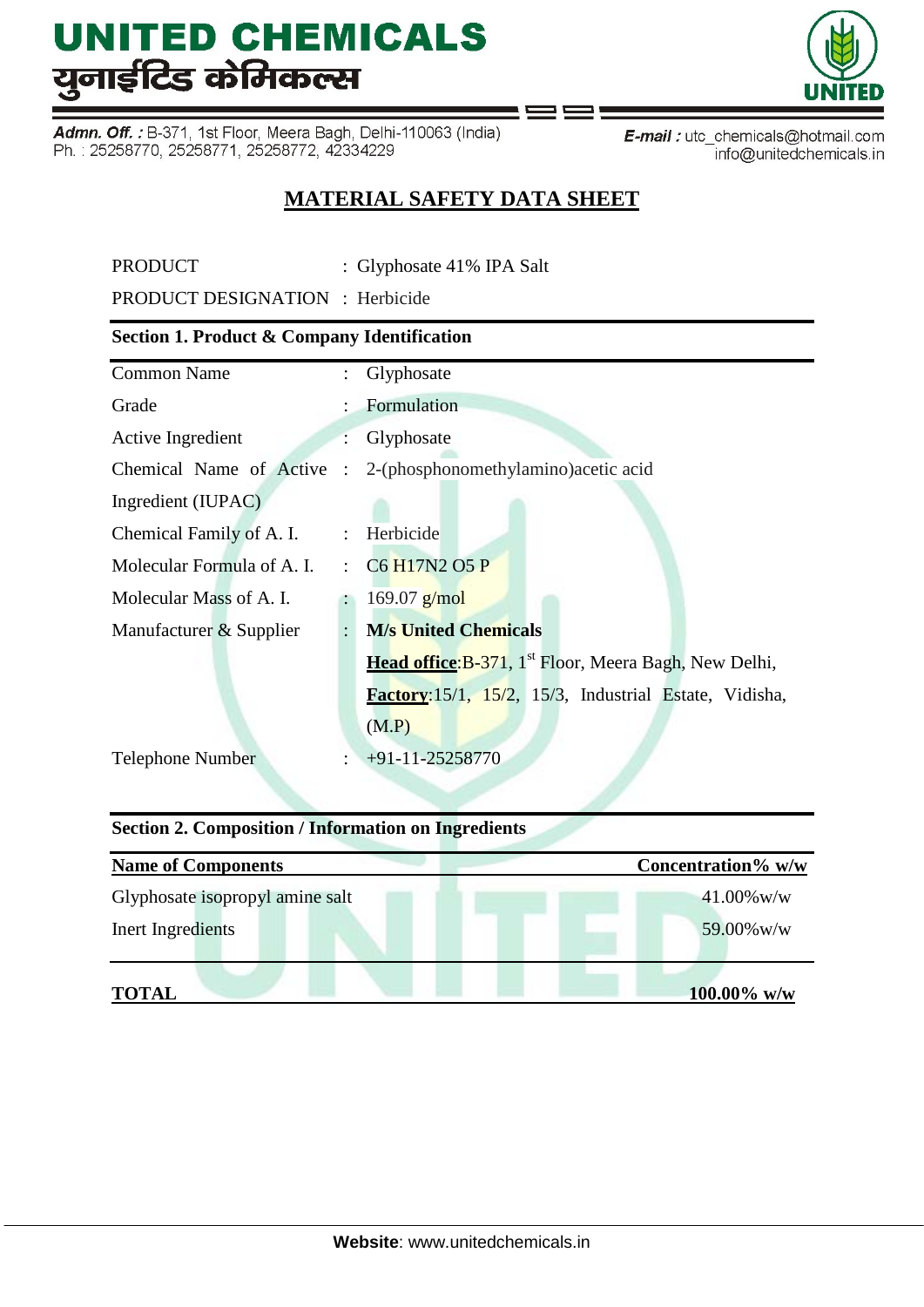Admn. Off. : B-371, 1st Floor, Meera Bagh, Delhi-110063 (India) Ph.: 25258770, 25258771, 25258772, 42334229



E-mail: utc\_chemicals@hotmail.com info@unitedchemicals.in

#### **Section 3. Hazards Identification**

#### **Emergency Overview**

**Appearance and Odour :** Colourless to pale yellow clear liquid, Odourless to slight amine

like odour **WHO Classification :** None – Unlikely to present acute hazard in normal use

**Warning Statements :** Keep out of reach of children

**Potential Health Effects** 

**Likely Routs of Exposure :** Skin contact, Inhalation and Ingestion

**Eye Contact :** May cause slight eye irritation and redness to eyes

**Skin contact :** Not irritating to skin.

**Ingestion :** Harmful if swallowed

**Inhalation :** Unlikely to cause adverse effect by this route

**Environmental Hazards :** The product is herbicides and is therefore expected to be harmful to some weeds/plants.

#### **Section 4. First Aid Measures**

General advice : If poisoning occurs, contact a doctor or Poisons Information Centre.

Inhalation : No specific intervention is indicated as the compound is not likely to be hazardous. Consult a physician if necessary.

**Skin contact :** Take off all contaminated clothing immediately. Rinse skin immediately with plenty of water for 15-20 minutes. Call a poison control centre or doctor for treatment advice.

**Eye contact :** Hold eye open and rinse slowly and gently with water for 15-20 minutes. Remove contact lenses, if present, after the first 5 minutes, then continue rinsing eye. Call a poison control centre or doctor for treatment advice.

**Ingestion :** Have person sip a glass of water if able to swallow. DO NOT induce vomiting unless directed to do so by a physician or poison control centre. Never give anything by mouth to an unconscious person. Call a poison control centre or doctor for treatment advice.

#### **Notes to physician**

Treatment : Treat symptomatically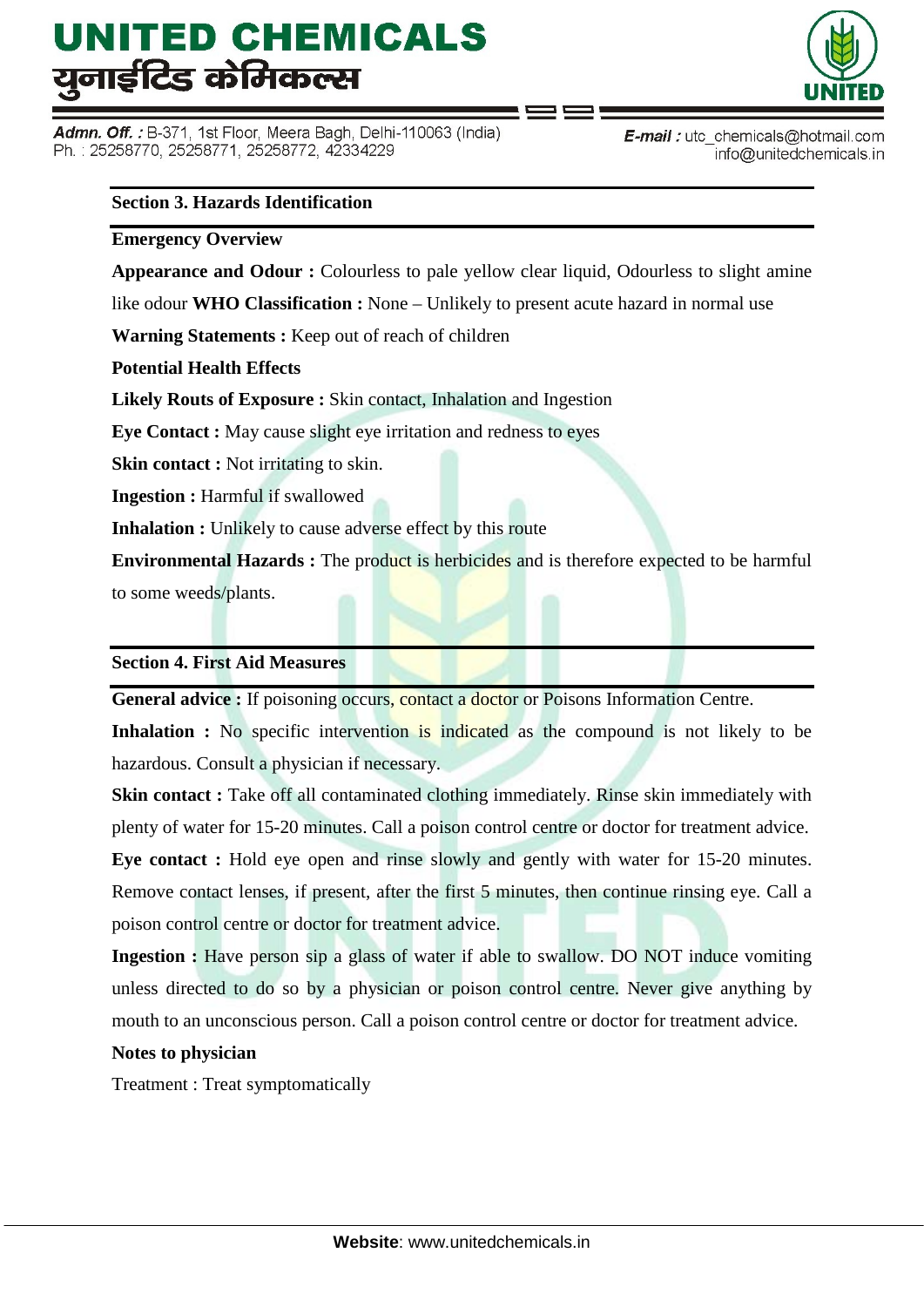Admn. Off. : B-371, 1st Floor, Meera Bagh, Delhi-110063 (India) Ph.: 25258770, 25258771, 25258772, 42334229



E-mail: utc\_chemicals@hotmail.com info@unitedchemicals.in

#### **Section 5. Fire Fighting Measures**

#### **Flash Point :** Not Applicable

**Hazardous product of Combustion :** The essential breakdown products are carbon monoxide, carbon dioxide, phosphorus pentoxide and nitrogen oxides.

**Extinguishing Media :** Foam, Dry chemical powder, CO2 type fire extinguisher or Flood with water.

**Unusual Fire and Explosion Hazards :** The product does not pose any unusual fire hazard.

It is advisable for firemen to avoid direct contact.

#### **Section 6. Accidental Release Measures**

**Personal Protection :** Observe all protection and safety precautions. Depending on the magnitude of the spill, use of eye protection, gloves and boots when cleaning up spills are recommended. For PPE see Section 8

**Steps to be taken in case of a spill : It is recommended to have a predetermined plan / SOP** for the handling of spills.

Stop the source of the spill immediately, if safe to do so. Contain the spill to prevent any further contamination of soil or water.

**Small spills** on the floor or other impervious surface should be mopped up with towels or other absorbent material. Discard the soiled mop / absorbent in the trash. Wash the spill area with water and soap thoroughly.

Large spills on the floor or other impervious surface should be contained or cordoned off first and then absorbed with an inert absorptive material such as, sand, clays, saw dust etc.. Collect the contaminated absorbent and place in suitable containers. Thoroughly scrub the floor or other impervious surfaces with a strong industrial detergent and rinse with water.

**Spills in water** should be contained as much as possible by isolation of the contaminated water. The contaminated water must be collected and removed for treatment or disposal through incineration.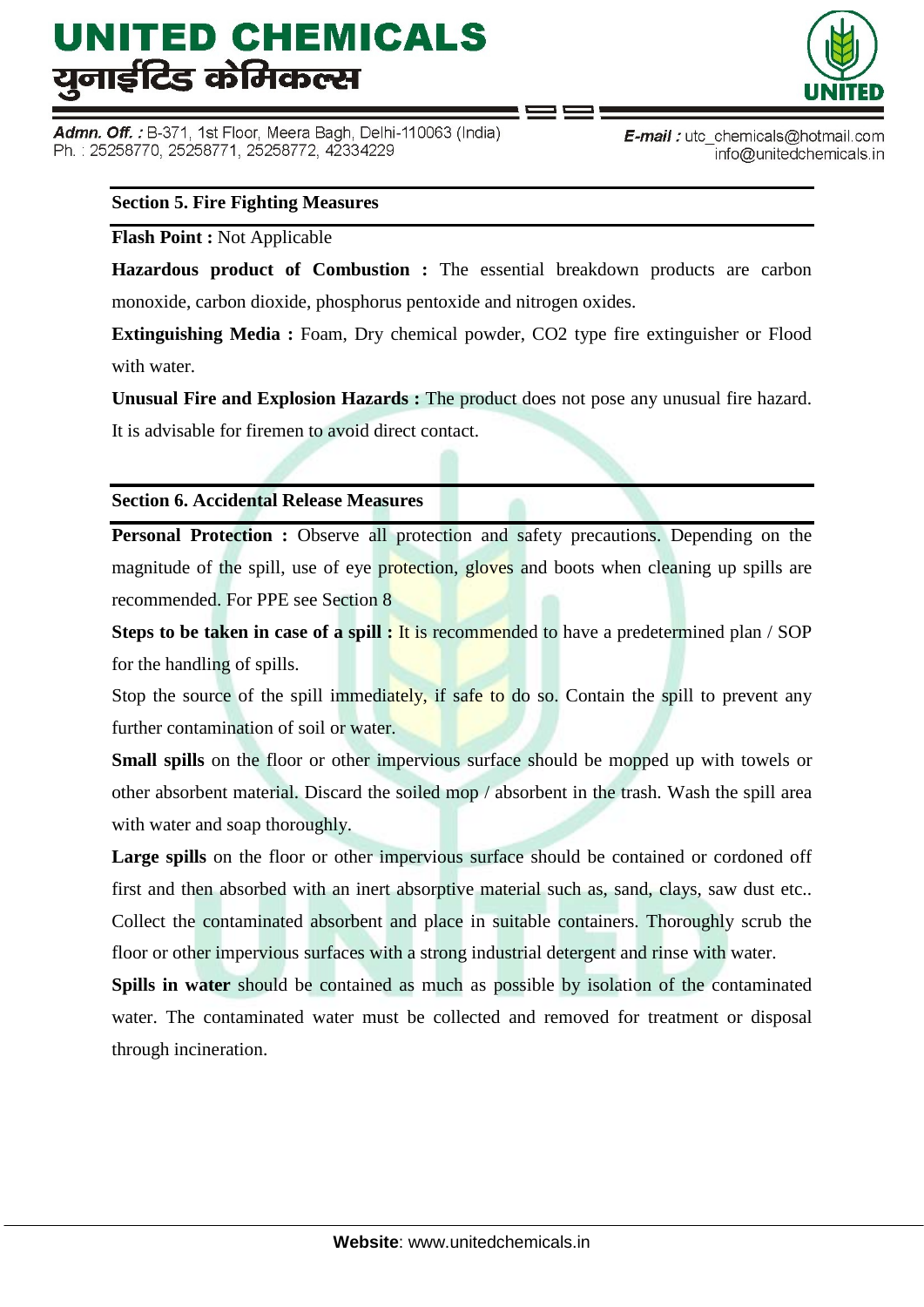Admn. Off. : B-371, 1st Floor, Meera Bagh, Delhi-110063 (India) Ph.: 25258770, 25258771, 25258772, 42334229



E-mail: utc\_chemicals@hotmail.com info@unitedchemicals.in

#### **Section 7. Handling & Storage**

**Precautions in Handling :** When being used as herbicide spray, use instructions together with all required precautions and personal protection measures given on the label on the packaging.

In an industrial environment, such as while making formulation, filling or packing, it is recommended to avoid physical contact with the product and to have adequate ventilation.

Avoid spillage into the eyes, or contact with bare skin or clothing. Avoid inhaling spray mist.

Wash hands, feet, face thoroughly after handling. Remove contaminated clothing immediately.

**Precautions in Storage :** The product is stable under normal conditions of warehouse storage Keep container lids tightly closed.

Store above -10<sup>o</sup>C to avoid crystallization. If crystallization occurs, raise temperature to 20<sup>o</sup>C and mix well.

**Specific Use :** The product is meant / approved to be used as herbicide.

#### **Section 8. Exposure Control, Personal Protection**

**Exposure Limit Values :** Exposure limits have not been established for glyphosate or any other component of this product. However, exposure limit values defined by local regulations may exist and must be checked / observed.

**Personal Protection :** When used in a closed / automated system, personal protection equipment may not be required. When closed system is not possible in case of maintenance, repair, sampling etc, systems must be made nonhazardous before opening.

**Respiratory Protection :** The product is not likely to pose inhalation exposure concern during normal handling. In the event of an accidental discharge of the material during manufacture or handling which produces a vapour or mist, workers should put on respiratory protection equipment with a universal filter.

**Protective Gloves :** Wear appropriate gloves.

**Eye Protection :** Wear goggles, face shield or safety glasses. It is recommended to have an eye wash fountain available in the work area.

**Skin Protection :** Wear appropriate protective clothing to prevent direct skin contact.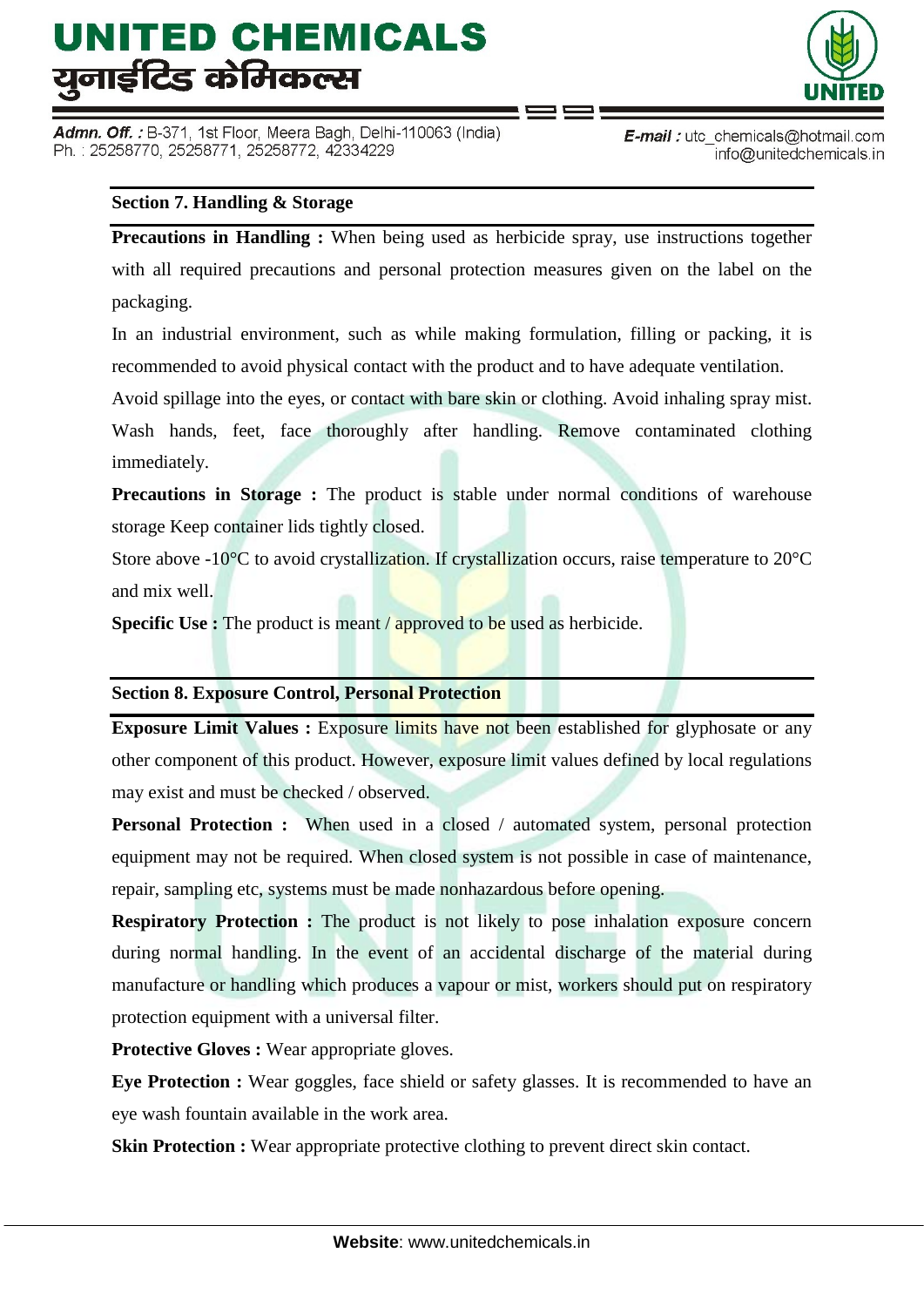Admn. Off. : B-371, 1st Floor, Meera Bagh, Delhi-110063 (India) Ph.: 25258770, 25258771, 25258772, 42334229



E-mail: utc\_chemicals@hotmail.com info@unitedchemicals.in

| <b>Section 9. Physical and Chemical Properties</b> |                                          |  |  |  |
|----------------------------------------------------|------------------------------------------|--|--|--|
| Appearance / state                                 | : Colourless to pale yellow clear liquid |  |  |  |
| <b>Colour</b>                                      | Colourless to pale yellow                |  |  |  |
| <b>Odour</b>                                       | Characteristic odour                     |  |  |  |
| <b>Flash point</b>                                 | : > 110 °C                               |  |  |  |
| <b>Boiling Point</b>                               | : > 110 °C                               |  |  |  |
| <b>Auto Ignition Temp</b>                          | : $455 \,^0C$                            |  |  |  |
| <b>Density</b>                                     | : 1.16 to 1.17 gm/cm3 at 20 °C.          |  |  |  |
| <b>Water solubility</b>                            | Miscible in water<br>÷                   |  |  |  |
| pH                                                 | : $4.5 \text{ to } 5.5$                  |  |  |  |
|                                                    |                                          |  |  |  |

**Section 10. Stability & Reactivity**

**Chemical Stability :** Product is stable at ambient temperature.

**Materials to Avoid :** Do not mix or store this product in galvanised or unlined steel containers (except stainless steel)

**Hazardous Decomposition Product** : None , **Hazardous Polymerisation** : Do not occur

**Section 11. Toxicological Information**

**Acute Oral Toxicity**  $LD_{50}$  for rats :  $>2,000$  mg/kg

**Acute Dermal Toxicity** LD50 Rabbit : >2,000 mg /kg

**Acute Inhalation** LC50 (4h) for male and female rats : >5.123 mg/l

**Eye Irritation** Rabbit moderate eye irritation

**Skin Irritant** Rabbit : Non irritant

**Skin sensitization** Guinea pig : Not a skin sensitizer

**Section 12. Ecological Information**

**Toxicity to Bird :** LC50(5 d) dietary,Mallard duck : > 5,620 mg/l

**Toxicity to fish :** LC50(96 h)Rainbow trout:  $> 8.2$  mg/l

**Daphnia magna :** EC50 (48h) : 12.9 mg/l

**Toxicity to aquatic plants** : EC50 (72 h) Selenastrum capricornutum : 2.6 mg/l

**Toxicity to Honey bee :** LD50 (48 h) Apis mellifera : > 100 µg/bee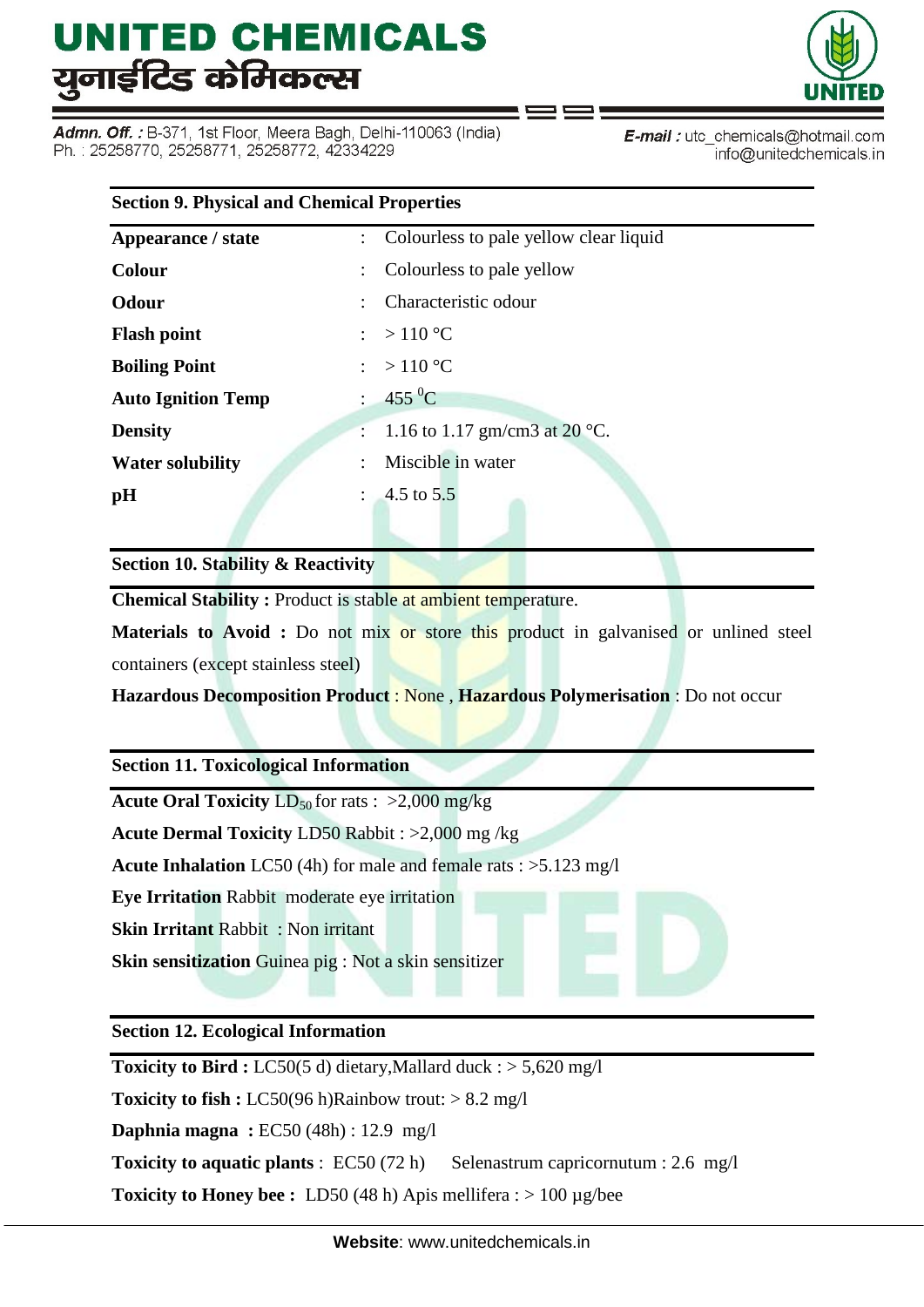Admn. Off. : B-371, 1st Floor, Meera Bagh, Delhi-110063 (India) Ph.: 25258770, 25258771, 25258772, 42334229



E-mail: utc\_chemicals@hotmail.com info@unitedchemicals.in

#### **Section 13. Disposal Consideration**

**Waste Treatment Methods :** Keep out of drains, sewers, ditches and waterways. Left-over material that should not be used or chemically reprocessed and should be disposed of in a landfill approved for pesticide disposal. Other possible methods of disposal are controlled incineration with flue gas scrubbing.

**Containers :** Emptied containers may retain vapour and product residue. Observe all labeled safeguards until container is cleaned or destroyed.

Triple or pressure rinse empty containers. Pour rinse water into spray tank. Store for collection by approved waste disposal service.

Dispose of as non hazardous industrial waste. Do not re-use containers.

Disposal of waste and packaging materials must always be in accordance with all applicable local laws / regulations.

| <b>Section 14. Transport Information</b> |                      |                                                           |  |  |  |  |
|------------------------------------------|----------------------|-----------------------------------------------------------|--|--|--|--|
| <b>IMDG Classification</b>               |                      |                                                           |  |  |  |  |
| <b>Shipping name</b>                     |                      | : Environmentally non hazardous Substance, Liquid ,n.o.s. |  |  |  |  |
|                                          |                      | (Glyphosate 41% IPA salt)                                 |  |  |  |  |
| <b>Class</b>                             |                      | 9                                                         |  |  |  |  |
| Packing group                            |                      | III                                                       |  |  |  |  |
| <b>UN</b> number                         | $\ddot{\phantom{a}}$ | 3082                                                      |  |  |  |  |
| <b>Marine pollutant</b> : Yes            |                      |                                                           |  |  |  |  |
|                                          |                      |                                                           |  |  |  |  |

#### **Section 15. Regulatory Information**

#### **National regulations**

Health and Safety at Work etc. Act 1974 (as amended).

The Carriage of Dangerous Goods and Use of Transportable Pressure Equipment

Regulations 2009 (SI 2009 No. 1348) (as amended) ["CDG 2009"]. EH40/2005 Workplace exposure limits.

#### **EU legislation**

Regulation (EC) No 1907/2006 of the European Parliament and of the Council of 18